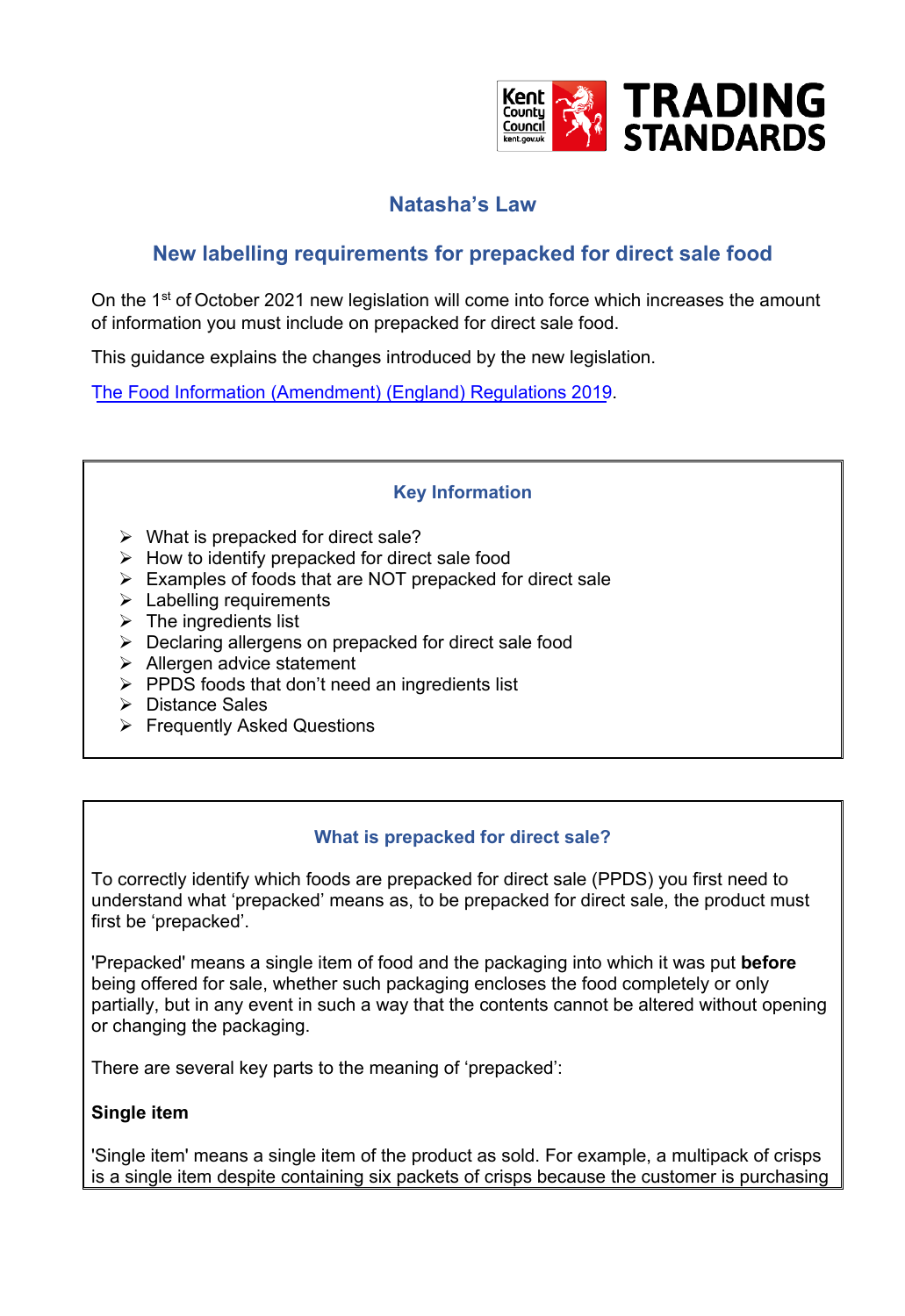a single multipack of crisps.

A large cake that is to be cut into slices before being sold is not a single item because it will not be sold as such; in this example each slice would be a single item, the cake would only be a single item if it was to be sold whole.

#### **Packaged in such a way that the contents cannot be altered without opening or changing the packaging**

Packaging can completely or partially enclose the product but, however it is packaged, if you can make some change to the product inside without making a physical change to the packaging, then the product is not 'prepacked'.

A good example is a baguette held closed by a cardboard band around it; if the band can be slipped on and off without altering the band (and so allowing the product inside to be altered), it will not be considered prepacked; so, it can't then be PPDS.

Changing how packaging is presented can change whether the product is prepacked.

Examples include:

• A cake, sandwich, loaf etc. presented in a paper bag.

If the bag is open, the product is not prepacked, if the bag were closed in some way (folded over, twisted at the corners, secured with a sticker etc.) it is prepacked.

• A slice of pizza, sausage roll, chicken thigh etc. sold from a hot counter and presented in a box

If the lid of the box is open the food is not prepacked, if the lid of the box is closed (whether or not it is secured with a sticker or similar), the food is prepacked.

• A piece of cake sold from a counter and presented on a napkin

If the cake is placed on the napkin, it is not prepacked, if it is wrapped in the napkin, it is prepacked.

Hopefully this highlights how easy it is to change the type of the food, and therefore the amount of information that you are required to provide; you should think carefully about how you are presenting your food and how it might affect your legal obligations.

'Prepacked for direct sale' means food that is placed into packaging (prepacked) **before** being sold/supplied or offered for sale/supply from the premises on which it was packed by that business, or from a mobile stall or vehicle used by that business - for example, sandwiches that are packaged in the shop from which they will be sold.

#### **How to identify prepacked for direct sale food**

Food is PPDS if you can answer 'yes' to all of the following:

- is the food in packaging?
- do you have to alter or change the packaging (open, fold, twist, tear, etc) to be able to alter or change the food inside?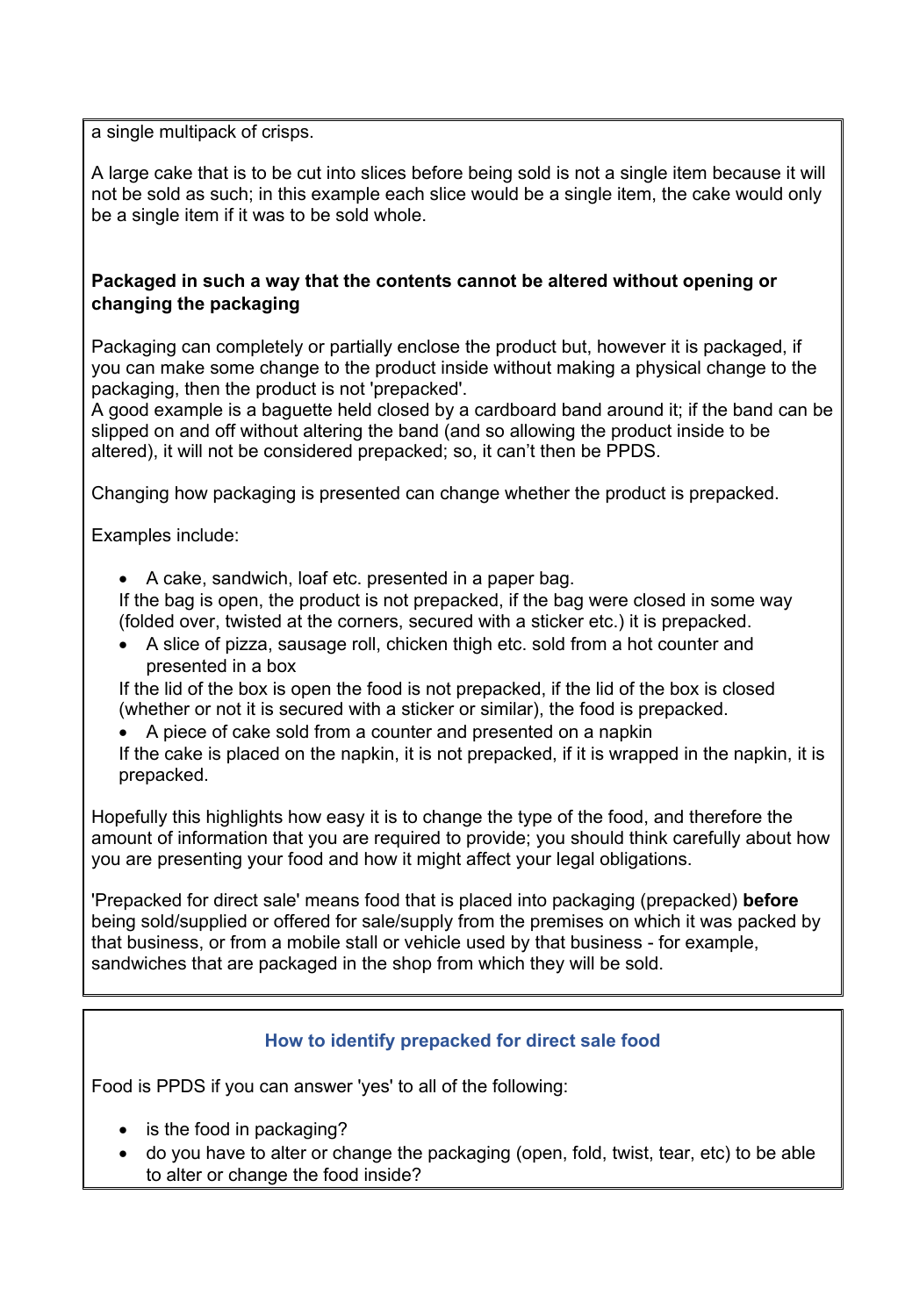- was the food placed in the packaging before being offered for sale?
- is the food a 'single item' (see comments above)?
- is the food being sold by the same business that packed it?
- Is the food being sold or offered for sale from one of the following?
	- the same premises on which it was packed
	- another outlet in the same complex as the premises on which it was packed and used by the business that packed it\*
	- a mobile stall or vehicle used by the same business that packed it

\*For example: a sandwich manufacturer with several outlets within a large mall that they supply with products packed at a single location within the mall. The goods sold at each outlet would be considered PPDS.

In addition to the above, The Food Standards Agency (FSA) has produced a [decision tool,](https://www.food.gov.uk/allergen-ingredients-food-labelling-decision-tool) which can assist you in deciding whether a product is PPDS.

## **Examples of foods that are NOT prepacked for direct sale**

The following are **not** PPDS:

Packaged food you purchase from another business that you sell to the final consumer - For example: wrapped fresh sandwiches

This is an example of prepacked food

Food that you put into packaging after it has been chosen by the consumer

- For example: food held in trays at a hot counter

Food that is displayed loose and placed into packaging by the consumer

- For example: bread rolls displayed in a basket

Food purchased from restaurants, café's, canteens, burger vans etc. that are prepared, plated, wrapped etc. only **after** being ordered by the customer.

- For example: a bacon sandwich purchased from a food van and wrapped 'to go'

Orders for food that does not yet exist and that are to be prepared/delivered later

For example: choosing food in advance for a children's birthday party or a wedding, a bespoke cake etc.

These are examples of loose / non-prepacked food.

## **Labelling requirements**

PPDS food must be labelled with the following:

- the name of the food
- a full ingredients list that emphasises allergenic ingredients each time they appear in the list \*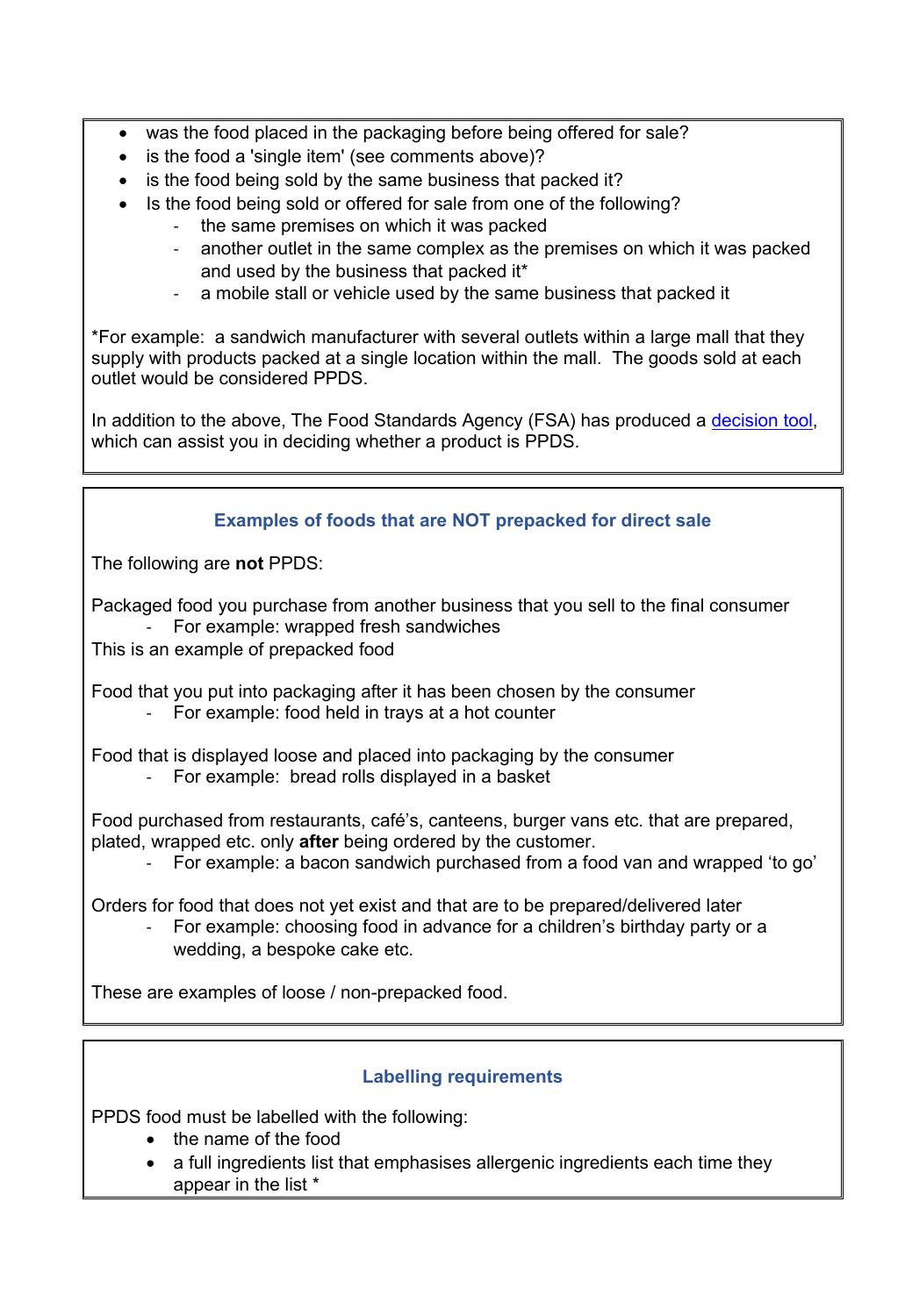- in the case of a meat product, a meat content declaration
- in the case of irradiated food, an irradiated food statement

\*This is the only new requirement introduced by Natasha's law; it replaces the requirement for a 'contains' statement specifying the category of allergens in the product.

The original requirements of prepacked for direct sale labelling have been covered comprehensively in publicly available guidance. Please refer to [Labelling of non-prepacked](https://eur01.safelinks.protection.outlook.com/?url=https%3A%2F%2Fwww.businesscompanion.info%2Fen%2Fquick-guides%2Ffood-and-drink%2Flabelling-of-non-prepacked-foods&data=04%7C01%7Cnathan.martin%40kent.gov.uk%7Cad4e33122ad44171d59308d8f05dbd3d%7C3253a20dc7354bfea8b73e6ab37f5f90%7C0%7C0%7C637523632679760757%7CUnknown%7CTWFpbGZsb3d8eyJWIjoiMC4wLjAwMDAiLCJQIjoiV2luMzIiLCJBTiI6Ik1haWwiLCJXVCI6Mn0%3D%7C1000&sdata=FwAuAtmYyeaYsQXYMnQLeblj1RtLzgjegmheNjYGvnI%3D&reserved=0)  [foods](https://eur01.safelinks.protection.outlook.com/?url=https%3A%2F%2Fwww.businesscompanion.info%2Fen%2Fquick-guides%2Ffood-and-drink%2Flabelling-of-non-prepacked-foods&data=04%7C01%7Cnathan.martin%40kent.gov.uk%7Cad4e33122ad44171d59308d8f05dbd3d%7C3253a20dc7354bfea8b73e6ab37f5f90%7C0%7C0%7C637523632679760757%7CUnknown%7CTWFpbGZsb3d8eyJWIjoiMC4wLjAwMDAiLCJQIjoiV2luMzIiLCJBTiI6Ik1haWwiLCJXVCI6Mn0%3D%7C1000&sdata=FwAuAtmYyeaYsQXYMnQLeblj1RtLzgjegmheNjYGvnI%3D&reserved=0) and [Labelling of prepacked foods: product name](https://www.businesscompanion.info/en/quick-guides/food-and-drink/labelling-of-prepacked-foods-product-name) (the information that must appear on PPDS foods follows the same rules as if the information were appearing on a prepacked product) for further information.

The rules apply in full to PPDS products, including any additional requirements such as including 'with sweeteners' in the name of the food.

## **The ingredients list**

The list needs to be headed by the word 'ingredients' followed by a list of all the ingredients in descending order by weight at the mixing bowl stage of production (from those ingredients that weighed the most to those ingredients that weighed the least when they were included in the product).

As an exception to this rule herbs, spices, additives, sweeteners, and any other ingredient that makes up less than 2% of the finished product can be placed at the end of the list.

#### **Compound ingredients**

Compound ingredients are ingredients that are themselves made up of more than one ingredient.

All the components of the compound ingredient must be declared in brackets immediately after the compound ingredient appears in the ingredients list; the bracketed list should also be in descending order of weight - for example, Toad in the hole: 'Ingredients: Batter (Water, **Wheat** Flour, Whole **Egg**, **Egg** White, Rapeseed Oil, Skimmed **Milk** Powder, Salt, Emulsifier: **Soya** Lecithin)'.

Any additives that are in the compound ingredient (and which make up less than 2% of it) should be presented at the end of the bracketed list rather than at the end of the main ingredients list.

Certain products (chocolate, jam, honey, etc.) have their composition strictly controlled by legislation. If these products make up less than 2% of the finished product they don't need to be broken down into their components.

Depending on the ingredients used, an ingredient list may be quite long. Here are examples of how an ingredients list should (and should not) appear on PPDS products:

Product: Chicken Sandwich Name: British chicken with mayonnaise on white bread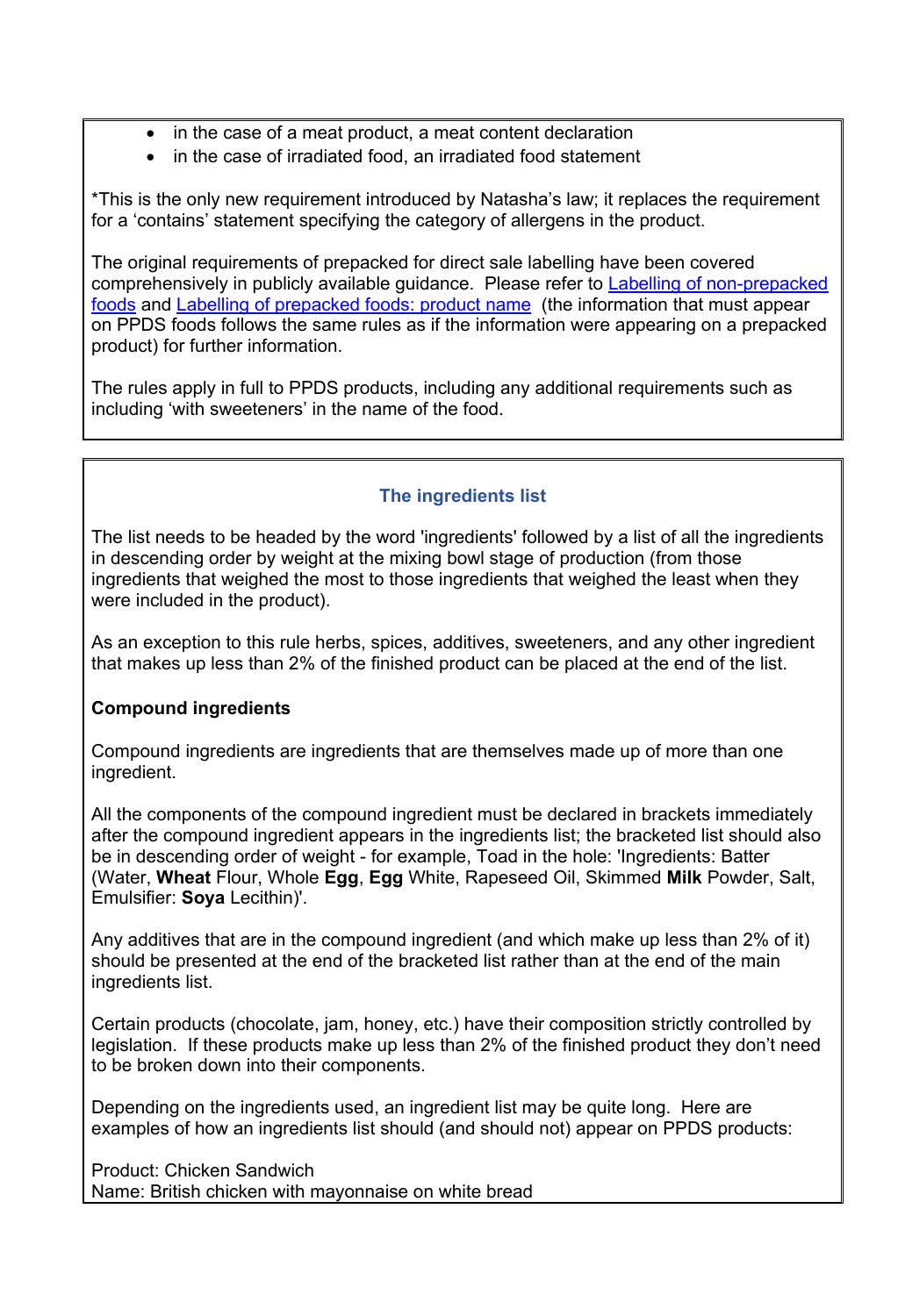**INCORRECT -** Ingredients: White Bread, British Chicken Breast (26%), Mayonnaise **CORRECT -** Ingredients: White Bread (Fortified **Wheat** Flour (**Wheat** Flour, Calcium Carbonate, Iron, Niacin, Thiamin), Water, Yeast, Salt, Emulsifiers: Mono- and Diglycerides of Fatty Acids; **Wheat** Gluten, Rapeseed Oil, Flour Treatment Agent: Ascorbic Acid; **Wheat** Flour, **Wheat** Starch), British Chicken Breast (26%) (Chicken Breast, Salt, Cornflour), Mayonnaise (Water, Rapeseed Oil, Cornflour, Pasteurised Free Range **Egg** Yolk, Spirit Vinegar, Sugar, Salt, Pasteurised Free Range **Egg**, Concentrated Lemon Juice, Black **Mustard** Seeds)

There are significant technical rules on how to declare, additives, sweeteners, water etc. Please refer to [Labelling of prepacked foods: ingredients list](https://www.businesscompanion.info/en/quick-guides/food-and-drink/labelling-of-prepacked-foods-ingredients-list) for a full explanation of the requirements.

#### **Declaring allergens on prepacked for direct sale food**

Any ingredients which are, or contain, any of the allergens specified in **ANNEX II** of EC Regulation 1169/2011 *on the provision of food information to consumers* must be brought to the attention of the customer, this was previously achieved through a 'contains' statement.

With the introduction of Natasha's law, the 'contains' statement is replaced with the requirement to emphasise any allergenic ingredients each time they appear in the ingredient list; if the same ingredient appears multiple times it will need to be emphasised on each occasion.

Allergenic ingredients can be emphasised in any way you choose but is usually done through bold text, capital letters or colour.

For example: 'Ingredients: Water, **Mustard** Flour, Sugar, Salt

If the name of the allergen appears in the ingredients list you only need to emphasise the allergenic part of the ingredient, as in the example above.

If the allergen does not appear in the name of the ingredient, you must specify the category of allergen in brackets immediately after the ingredient appears in the ingredients list; the category of allergen should then be emphasised.

For example: Worcestershire sauce (**Fish**)

The exceptions to this rule are Cheese, butter, and cream as they are widely understood to be a reference to milk; as such, the words cheese, butter, etc. need to be emphasised but there is no need to add the category of allergen (milk) in brackets - for example, 'Ingredients: **Cheese**'.

This does not apply for named varieties such as Wensleydale and Mozzarella, in which case you need to declare (**Milk**) after the ingredient.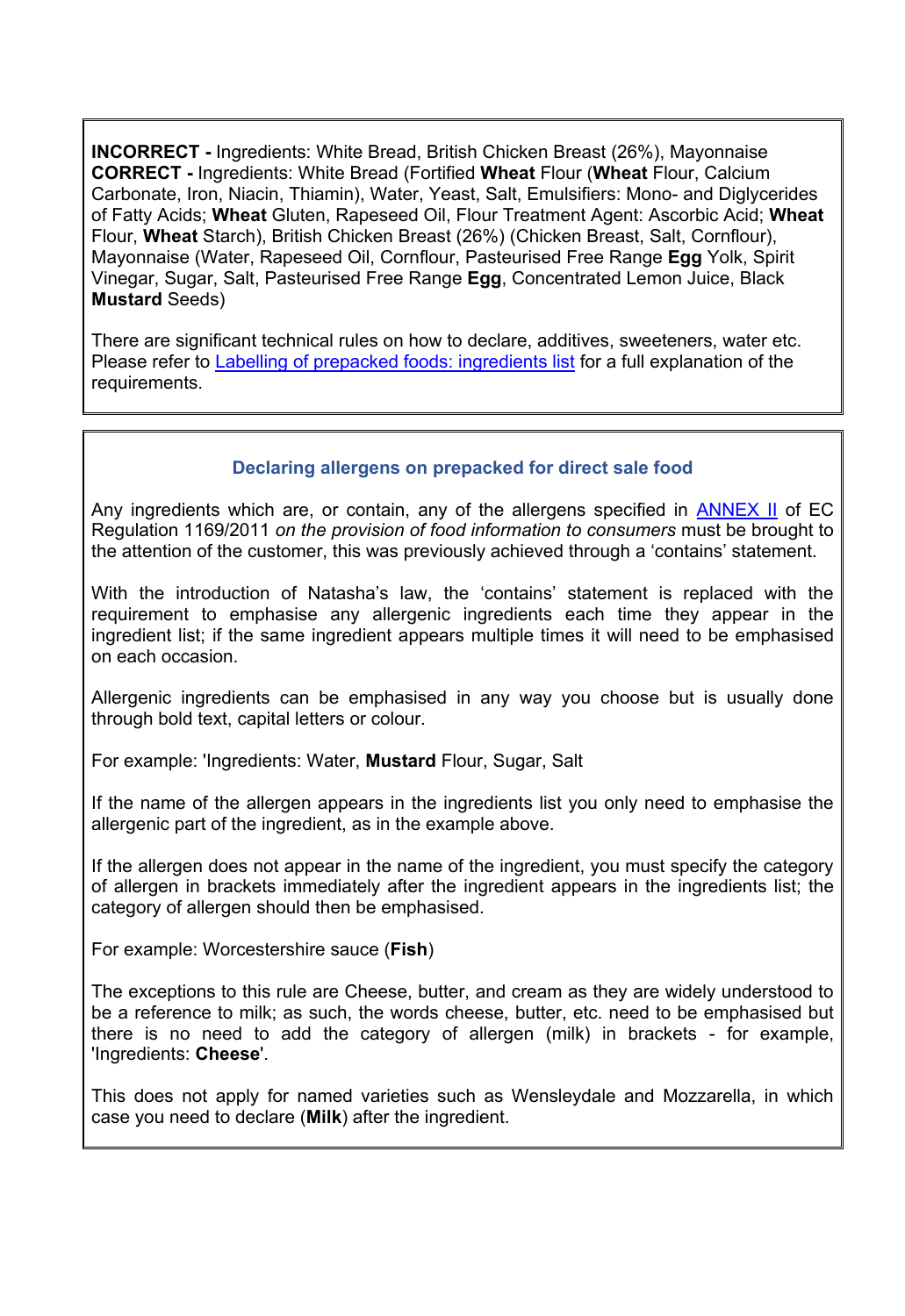### **Allergen advice statement**

An allergen advice statement explains to the customer how allergens are indicated - for example 'For allergens see ingredients in **bold**'.

There is no legal requirement to include an allergen statement, but it is considered best practice.

### **PPDS foods that don't need an ingredients list**

There are certain foods (those made of a single ingredient for example) that do not need an ingredient list (the full list can be found in [Labelling of prepacked foods: ingredients list\)](https://www.businesscompanion.info/en/quick-guides/food-and-drink/labelling-of-prepacked-foods-ingredients-list), this applies equally to PPDS foods, so there will still be some PPDS foods that do not require an ingredients list.

The allergens present in the product must always be declared; where there is no ingredients list this is done using a 'contains' statement, for example:

Contains: Fish, Milk

You should declare the allergen as it appears in [ANNEX II.](https://www.legislation.gov.uk/eur/2011/1169/annex/II) In the case of cereals containing gluten this is the specific name of the cereal rather than gluten, but in other cases you should declare the category of allergen rather than the specific ingredient. Correct and incorrect examples can be found below:

#### **Correct:**

Contains: Wheat Contains: Crustaceans Contains: Molluscs

#### **Incorrect:**

Contains: Gluten Contains: King prawns Contains: Squid

#### **How to present labelling information**

The information must be either be printed on the outside of the product or on a label attached to the outside of the product; the information cannot be inside the packaging (inside the box of a boxed cake for example).

Labels can be printed or handwritten but the information must be clear, legible, and indelible (it can't rub off) and it can't be obscured or hidden (on the underside of the lid for example).

There is a minimum text size that must be complied with regardless of whether the label is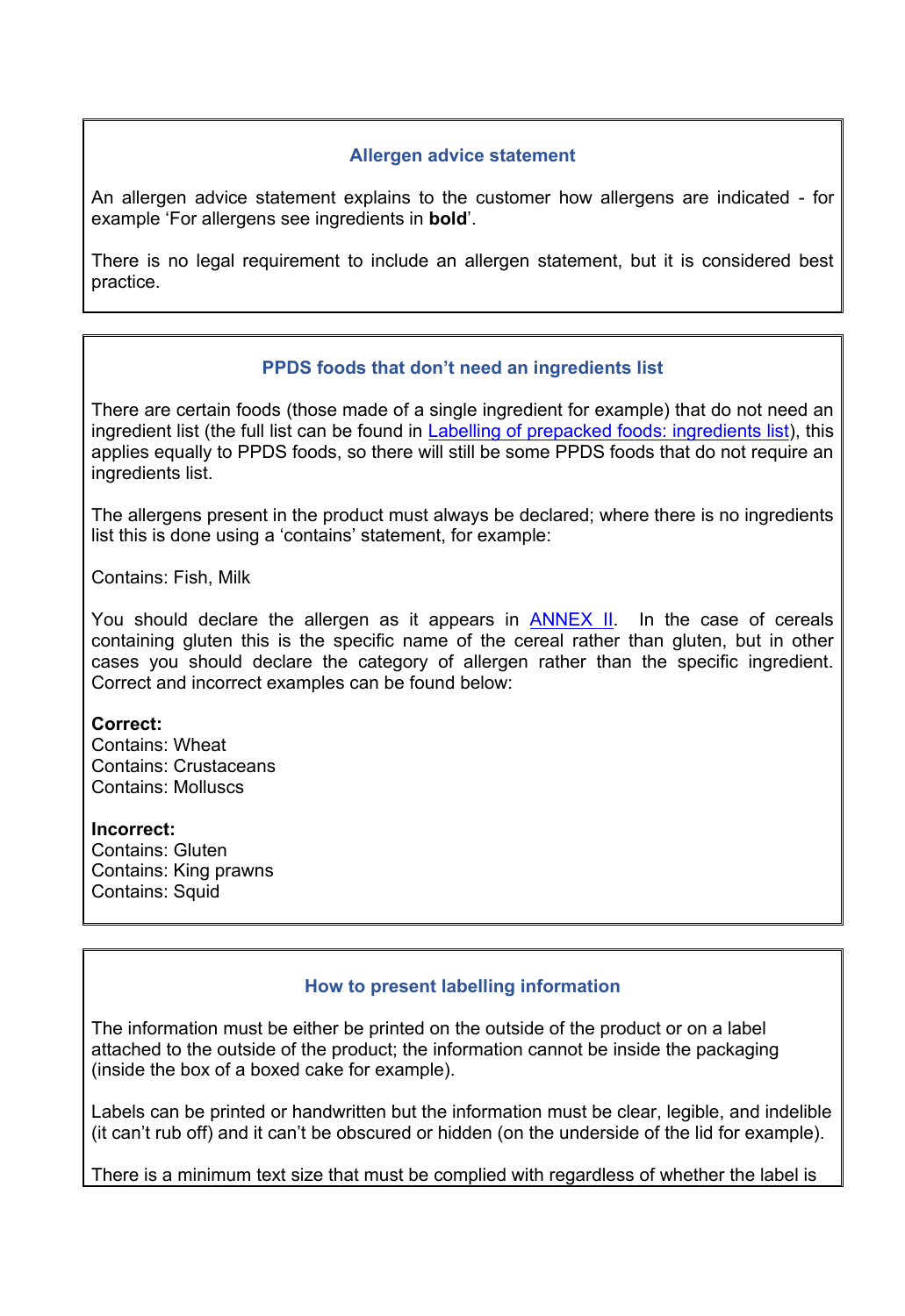printed or handwritten; this is an x-height of 1.2mm (approximately font 8 in Times New Roman), or an x-height of 0.9mm (approximately font 6 in Times New Roman) on foods whose largest surface is less than 80 $\mathrm{cm}^2$ .

X-height is a reference to the height of a lower-case x.

### **Distance Sales**

A distance sale is any sale where there is no face-to-face interaction between the customer and the business, for example internet and telephone orders. These are forms of distance communication.

Natasha's law does not apply to PPDS food sold by distance communication, therefore PPDS goods sold over the internet, telephone etc. do not need a full ingredients list. How to correctly allergen label food sold by distance means is explained in [Food allergens](https://www.businesscompanion.info/en/quick-guides/food-and-drink/food-allergens-and-intolerance#Signpostingdistancesales)  [and intolerance;](https://www.businesscompanion.info/en/quick-guides/food-and-drink/food-allergens-and-intolerance#Signpostingdistancesales) please refer to the section headed 'Signposting: distance sales'.

## **Frequently Asked Questions**

Q: Do I have to break ingredients down into their components?

A: Yes. Other than a very small number of exceptions for foods such as chocolate that have their composition set by legislation and make up less than 2% of the product, you will need to list all the components of compound ingredients.

Q: How do I know what ingredients are in compound ingredients?

A: The information you need will be on the label of your ingredients (or in paperwork that accompanied them if you purchased them directly from another food business). Transfer the information from the ingredient list/paperwork to your own ingredient list.

Q: Do I have to fully list additives that are in the food?

A: Yes. Additives are ingredients like any other and so need to be included in the ingredient. There are rules on how you declare additives that can be found in [Labelling of](https://www.businesscompanion.info/en/quick-guides/food-and-drink/labelling-of-prepacked-foods-ingredients-list)  [prepacked foods: ingredients list;](https://www.businesscompanion.info/en/quick-guides/food-and-drink/labelling-of-prepacked-foods-ingredients-list) please refer to the section headed 'Format of declared additives'.

There are two exceptions to declaring additives that rely on a highly technological knowledge of the ingredients, product, and manufacturing process to be able to use. Please contact your local Trading Standards if you require further advice.

Q: If I buy a product that is supplied loose that I then prepack, is it PPDS?

A: Yes. The definition of PPDS does not rely on you being the manufacturer of the goods, just packing it for sale/supply from your business may be enough.